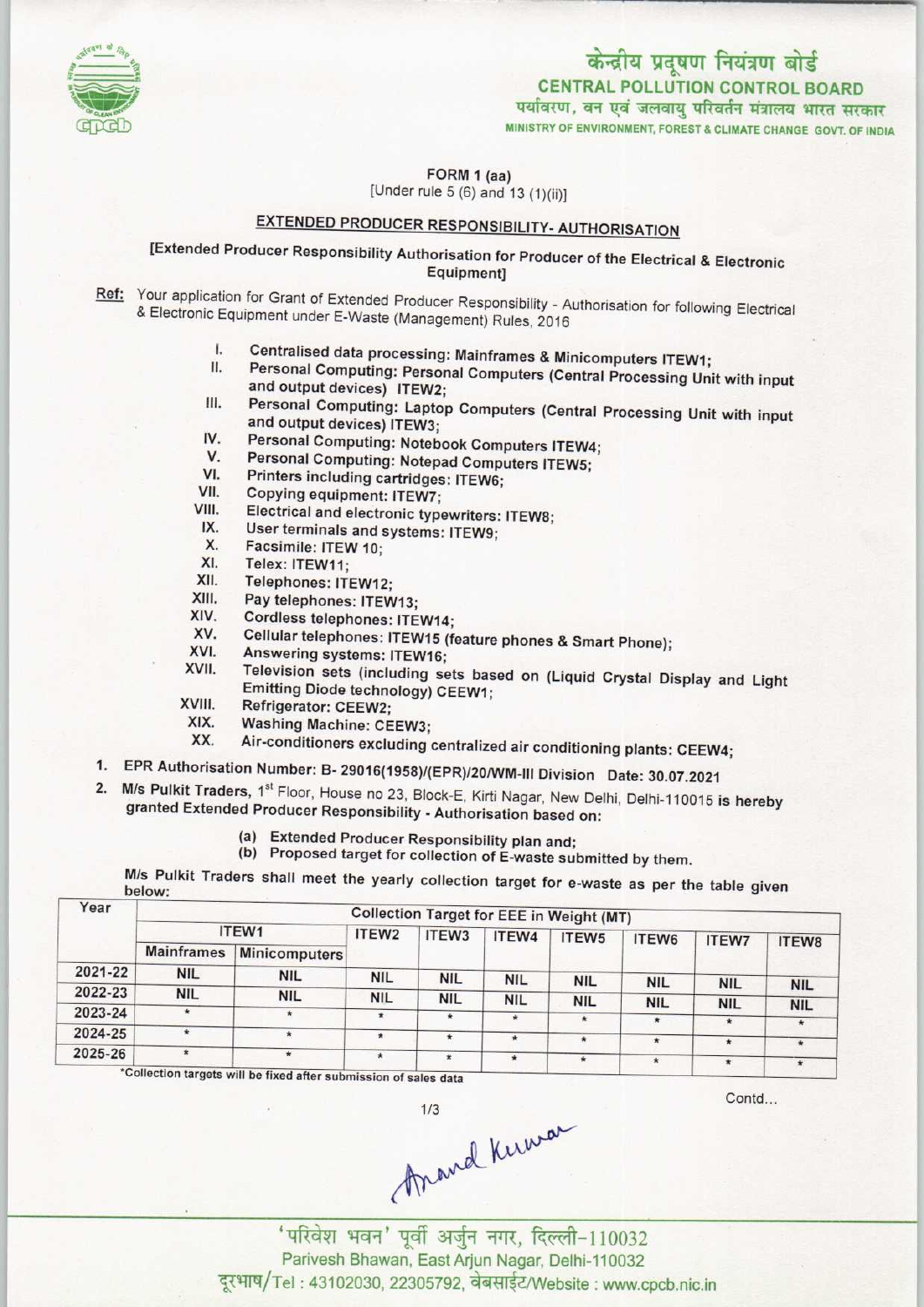

### From pre page...

| Year    |            |            |            | Collection Target for EEE in Weight (MT) |              |            |                       |                     |
|---------|------------|------------|------------|------------------------------------------|--------------|------------|-----------------------|---------------------|
|         | ITEW9      | ITEW10     | ITEW11     | ITEW12                                   | ITEW13       | ITEW14     | ITEW15                |                     |
|         |            |            |            |                                          |              |            | <b>Feature Phones</b> | <b>Smart Phones</b> |
| 2021-22 | <b>NIL</b> | <b>NIL</b> | <b>NIL</b> | <b>NIL</b>                               | <b>NIL</b>   | <b>NIL</b> | <b>NIL</b>            | <b>NIL</b>          |
| 2022-23 | <b>NIL</b> | <b>NIL</b> | <b>NIL</b> | <b>NIL</b>                               | <b>NIL</b>   | <b>NIL</b> | <b>NIL</b>            | <b>NIL</b>          |
| 2023-24 | $\star$    | $\star$    | $\star$    | $\pmb{\ast}$                             | $\pmb{\ast}$ | $\star$    | $\star$               | 金                   |
| 2024-25 | $\star$    | $\star$    | $\star$    | $\star$                                  | $\star$      | $\star$    | $\frac{1}{2}$         | $\star$             |
| 2025-26 | ÷          | $\star$    | $\star$    | $\star$                                  | $\pmb{\ast}$ | $\star$    | $\star$               | $\star$             |

| Year    | <b>Collection Target for EEE in Weight (MT)</b> |            |                   |                   |            |  |  |  |
|---------|-------------------------------------------------|------------|-------------------|-------------------|------------|--|--|--|
|         | ITEW16                                          | CEEW1      | CEEW <sub>2</sub> | CEEW <sub>3</sub> | CEEW4      |  |  |  |
| 2021-22 | <b>NIL</b>                                      | <b>NIL</b> | <b>NIL</b>        | <b>NIL</b>        | <b>NIL</b> |  |  |  |
| 2022-23 | <b>NIL</b>                                      | <b>NIL</b> | <b>NIL</b>        | <b>NIL</b>        | <b>NIL</b> |  |  |  |
| 2023-24 | Ŕ                                               | $\star$    |                   | $\star$           |            |  |  |  |
| 2024-25 |                                                 | $\star$    |                   |                   |            |  |  |  |
| 2025-26 | *                                               | $\star$    | $\star$           |                   |            |  |  |  |

'Collection targets will be fixed aftersubmission of sales data

### $3.$ The Authorisation shall be valid for a period of five (5) years from date of issue with following conditions:

- i. You shall strictly follow the approved Extended Producer Responsibility plan, a copy of which is enclosed herewith as Enclosure-I;
- ii. You shall ensure that collection mechanism or collection Centres are set up or designated as per the details given in the Extended Producer Responsibility plan and that shall be completed before the proposed dates if any in the EPR Plan (list of collection Centres and the toll free numbers for reverse logistics enclosed);
- iii. You shall ensure that all the collected e-waste is channelized to your dismantler/recycler M/s. Horizon Recycling Pvt. Ltd. Khasra No 35, Vill Kumarhera, Green Land Industrial Complex, 7km, Dehradun Road. Saharanpur-247001 U. P. and record shall be maintained at dismantler/recycler and at your end.
- iv. You shall maintain records, in Form-2 of these Rules, of e-waste and make such records available for scrutiny by Central Pollution Control Board;
- v. You shall file annual returns in Form-3 to the Central Pollution Control Board on or before 30th day of June following the financial year to which that returns relates.

### vi. General Terms & Conditions of the Authorisation:

- a.The authorisation shall comply with provisions of the Environment (Protection) Act, <sup>1986</sup> and the E-waste (Management) Rules,2016 made there under;
- b. The authorisation or its renewal shall be produced for inspection at the request of an officer authorised by the Central Pollution Control Board;
- c.Any change in the approved Extended Producer Responsibility plan should be informed to Central Pollution Control Board within 15 days on which decision shall be communicated by Central Pollution Control Board within sixty days;

Around Knowar  $2/3$ 

Contd